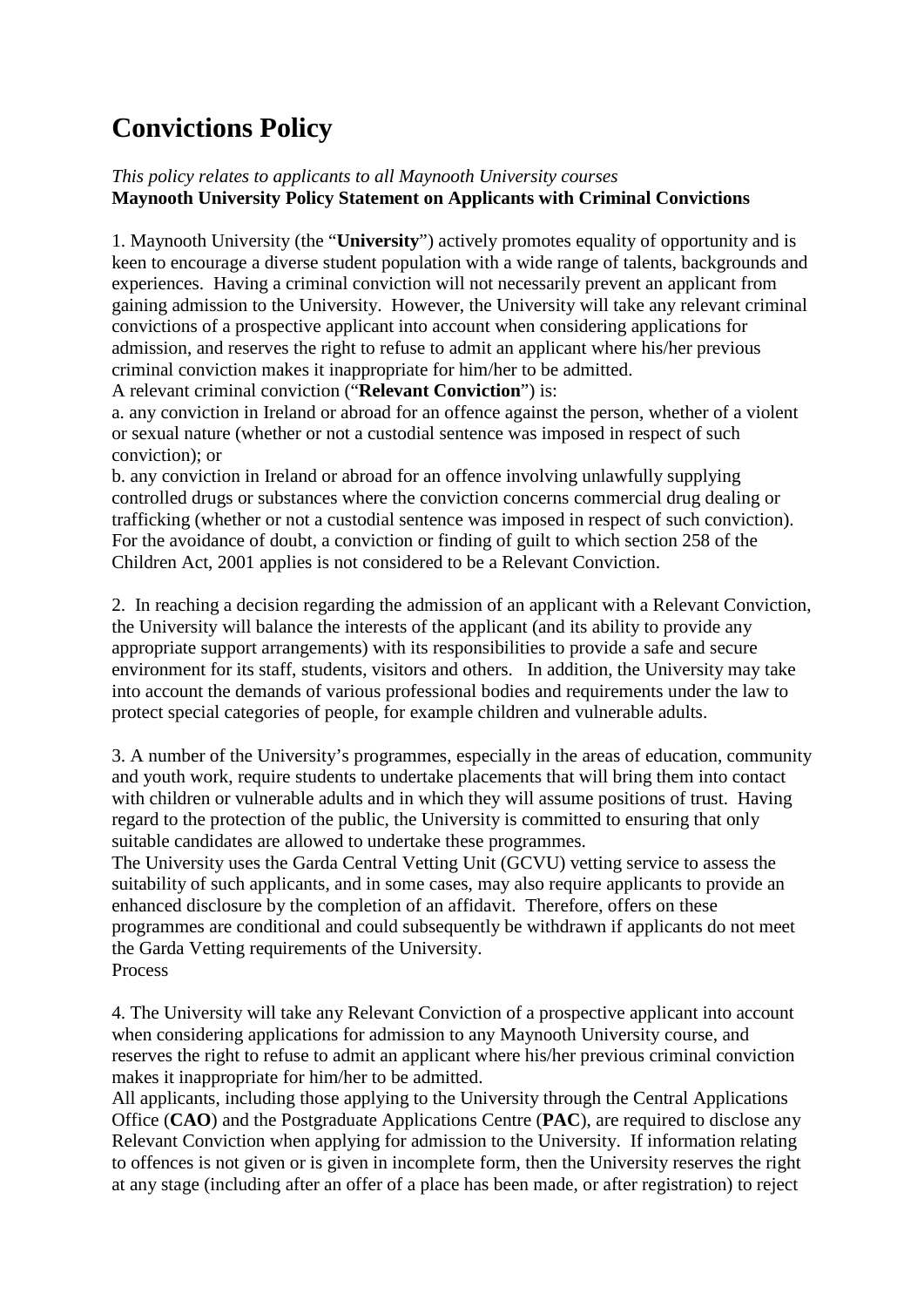the application. Applicants also agree where required to submit to additional criminal record checks.

5. The University requests that any information on offences, or any disclosure documents, be sent under separate, confidential cover, to the Deputy Admissions Officer, Maynooth University, Maynooth, Co. Kildare. We assure applicants that this information will be only used for the purposes of processing their applications and will only be seen by those who need to consider it as part of our admissions process and that it will not be retained longer than is necessary for the purposes of admission. Applicants are also entitled to access their personal data and to have any inaccurate, incomplete or misleading data amended or erased. Applicants for undergraduate study should note that the information should be submitted as early as possible but no later than May 1st.

6. The University may require the applicant to provide information from other third parties who may have a view on the above matters. The parties may include probation officers and others who are professionally or personally involved in the rehabilitation of or familiar with the applicant.

7. Where a Relevant Conviction has been disclosed to the University by an applicant in the admissions process, the Relevant Conviction will be reviewed by the relevant departmental academic staff member and the Assistant Registrar as part of the admissions process. In many cases, the relevant departmental staff member and the Assistant Registrar may go on to seek further background information on circumstances surrounding the Relevant Conviction. In particular they may consider any or all of the following:

- whether the Relevant Conviction or other matter revealed is relevant to the programme on offer (including any secondments or placements);
- the seriousness of any offences;
- the number of any offences:
- the time elapsed since the offences;
- whether the offences show a pattern of behaviour that seems to be recurrent and ongoing;
- whether the offences involve violence or threats of violence:
- whether the circumstances surrounding the offences were unique;
- whether the applicant's circumstances have now changed; and
- what evidence the applicant produces to support the view that the applicant is unlikely to offend again.

The University may also have regard to any representations made by or on behalf of the applicant in relation to the application.

8. Where an applicant has declared or disclosed a Relevant Conviction to us the applicant's case will, as stated above, be considered initially by the Assistant Registrar and the relevant academic staff member. If the applicant's case is straightforward, it may be decided at that stage that an offer will not be refused because of the Relevant Conviction.

If the applicant's case requires further consideration, the applicant's case will be referred to the Registrar. The Registrar may decide that an offer of a place will not be refused because of the Relevant Conviction, or may refer the application to the Standing Committee on the Admission of Students with Criminal Convictions (the "**Standing Committee**"). A decision to refuse an application for admission or to attach conditions to an offer of a place because of